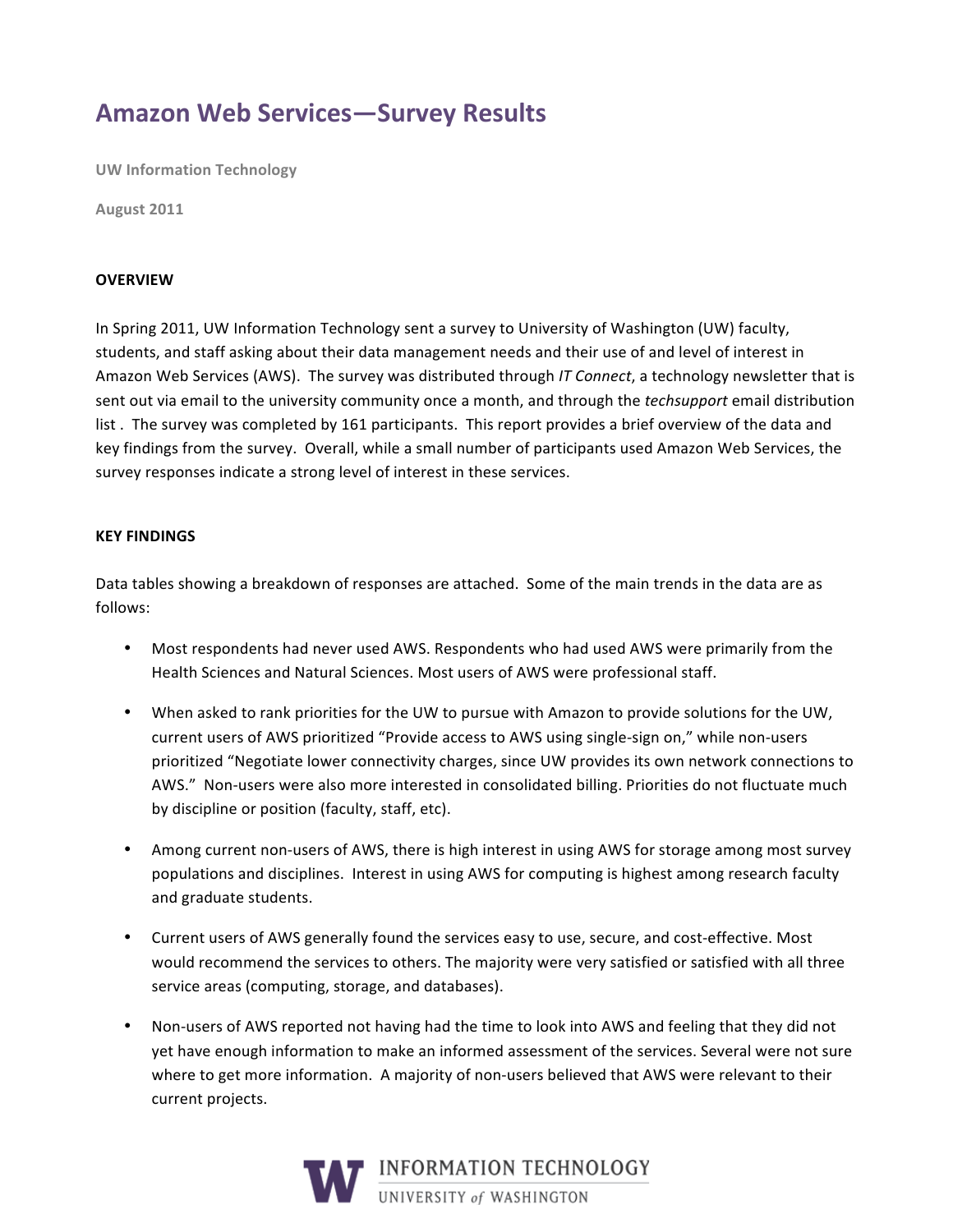#### **SAMPLE OF SURVEY COMMENTS**

#### **Current Use/Strengths:**

We use it for short periods of computing time (5 to 10 instances of cc1.4xlarge) for genetic analyses.

Scalability and pay/per use. It is nice to be able to spin up an image do some testing and then tear down the image as needed. AWS only charges you for the images that are running.

That we can fire up a VM in an environment that we generally trust as secure and highly-available without using any of our own resources ...We'd much rather pay Amazon a few hundred bucks than build out a whole rack just to play in.

#### **Challenges/Concerns:**

Startup time of instances can vary significantly and sometimes fails completely, which is a problem since we set up clusters of them and may have 126 nodes waiting for the last 2 to come online.

Initial learning curve was very short but a little steep. It's hard to find useful preconfigured AMIs (for example, a cluster-ready AMI with basic job/queue management), so I have to configure my own.

It would be nice to have some sort of "developer pricing" where you can start/stop instances without being charged whole hours.

Clearer documents with more examples (screen shots would be nice) of the details of using the AWS system....Work on more synoptic materials that walk us through the details or put a higher level interface on it so we don't need to know the details.

#### **Goals/Desires for Future Use:**

I would like to have a place to host a clinical trials DB that is readably available, backed up and encrypted since it will have confidential patient data.

I would like to run ocean models, process model output from ocean models and visualize model output from ocean models. Run...environmental image servers on hardware that can handle more datasets from observational and model sources.

We had already been looking into the possibility of using AWS for high-throughput/grid-style computing for parallelized computation for our acoustics research... So we are very interested in hearing about...any additional common tools for scientific parallel computing.

More information [about AWS] and the ability to test it to see if it meets our needs.

Assurance of data security and the option to pick the location of the data center.

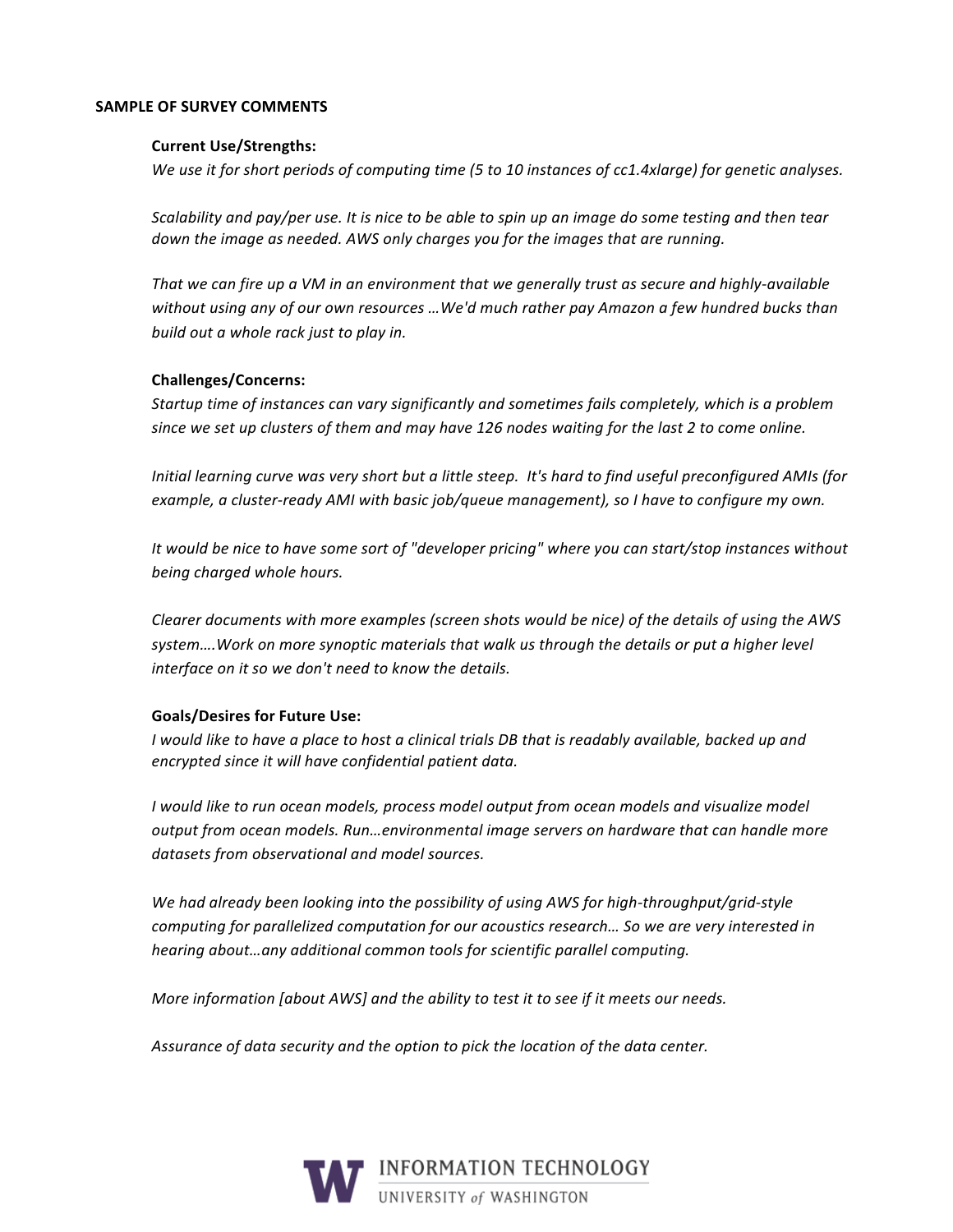# **Amazon Web Services-Select Data Tables**

**UW Information Technology** 

### **August 2011**

| <b>Respondents Grouped by</b><br><b>School</b> | Has<br>Used AWS | Never<br><b>Used AWS</b> |
|------------------------------------------------|-----------------|--------------------------|
| Humanities, Social Science<br>& Arts           | 2               | 16                       |
| Professional                                   | 3               | 8                        |
| <b>Health Sciences</b>                         | 12              | 38                       |
| <b>Natural Sciences</b>                        | 12              | 11                       |
| Engineering                                    | 7               | 10                       |
| College of the Environment                     | 3               | 16                       |
| Other                                          | 3               | 17                       |
| Total                                          | 42              | 116                      |
|                                                | (26.6%)         | (73.4%)                  |

| <b>Respondent Status</b> | Count | %     |
|--------------------------|-------|-------|
| Staff                    | 73    | 45.3  |
| Faculty                  | 27    | 16.8  |
| Graduate student         | 29    | 18.0  |
| Undergraduate student    | 15    | 9.3   |
| Other                    | 17    | 10.6  |
| Total                    | 161   | 100.0 |

| <b>AWS User Perspectives</b> |                 |               |       |
|------------------------------|-----------------|---------------|-------|
| AWS is easy to use.          | <b>Disagree</b> | 6             | 14.3% |
|                              | Neutral         | 11            | 26.2% |
|                              | Agree           | 25            | 59.5% |
| Sufficient support is        | <b>Disagree</b> | 7             | 16.7% |
| available for AWS.           | Neutral         | 15            | 35.7% |
|                              | Agree           | 20            | 47.6% |
| I am likely to recommend     | <b>Disagree</b> | 1             | 2.4%  |
| AWS to others.               | Neutral         | 7             | 16.7% |
|                              | Agree           | 34            | 81.0% |
| My data/files are secure     | <b>Disagree</b> | $\mathcal{P}$ | 4.8%  |
| with AWS.                    | Neutral         | 13            | 31.0% |
|                              | Agree           | 27            | 64.3% |
| I use AWS so that I no       | <b>Disagree</b> | 11            | 26.2% |
| longer have to maintain my   | Neutral         | 9             | 21.4% |
| own equipment.               | Agree           | 22            | 52.4% |
| I use AWS to meet periodic   | <b>Disagree</b> | 8             | 19.0% |
| computation needs.           | Neutral         | 11            | 26.2% |
|                              | Agree           | 23            | 54.8% |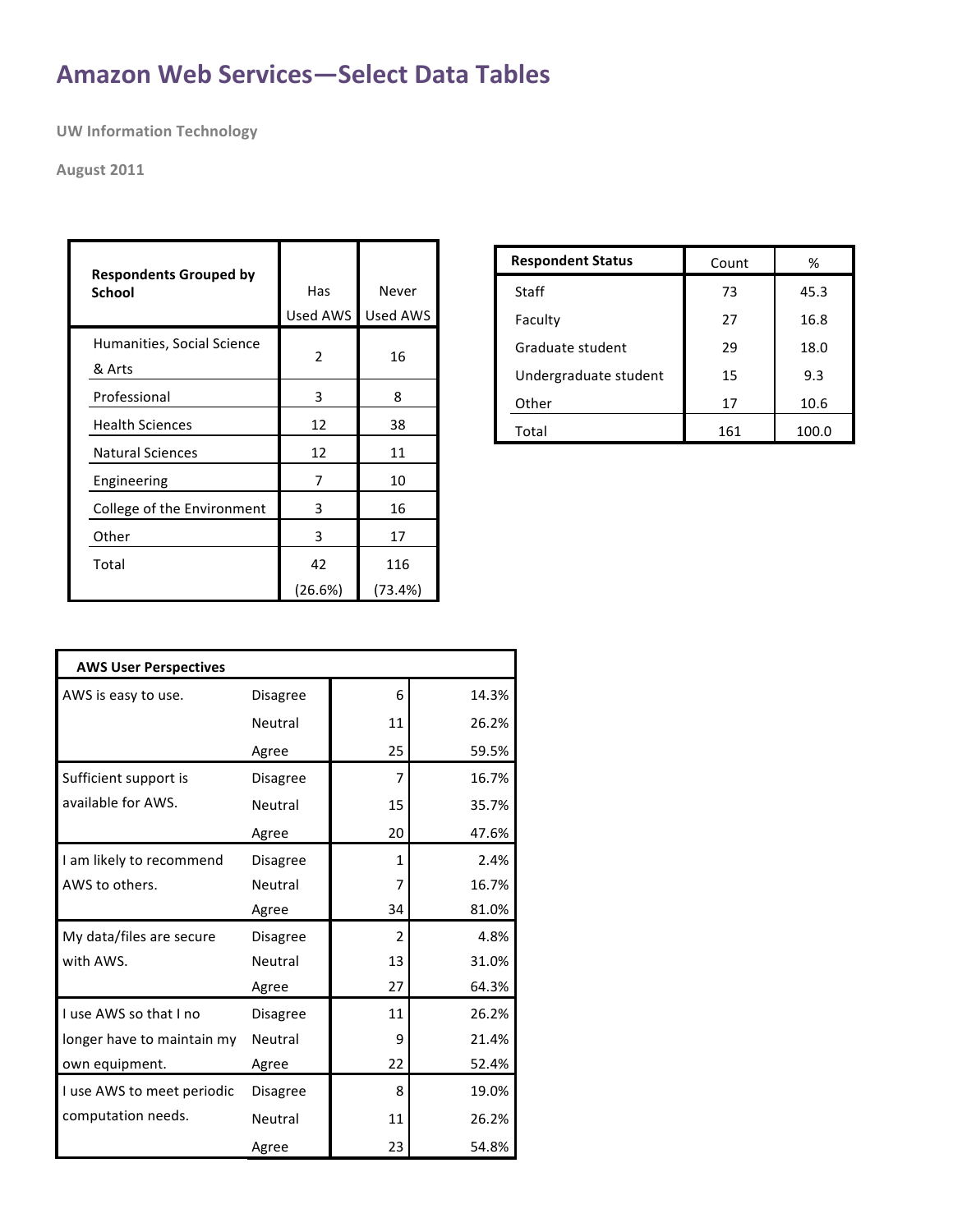| <b>Non-AWS User Perspectives</b>      |                 |    |       |
|---------------------------------------|-----------------|----|-------|
| I don't have the knowledge            | Disagree        | 47 | 41.6% |
| to make an informed                   | Neutral         | 17 | 15.0% |
| assessment as to whether              | Agree           | 49 | 43.4% |
| or not AWS are the right<br>solution. |                 |    |       |
| I'm not sure where to go to           | Disagree        | 47 | 41.2% |
| get more information about            | Neutral         | 15 | 13.2% |
| how AWS might meet my                 | Agree           | 52 | 45.6% |
| needs.                                |                 |    |       |
| AWS aren't relevant to my             | Disagree        | 63 | 55.3% |
| current projects.                     | Neutral         | 39 | 34.2% |
|                                       | Agree           | 12 | 10.5% |
| I have no need to change              | Disagree        | 74 | 63.8% |
| what I'm currently doing.             | Neutral         | 29 | 25.0% |
|                                       | Agree           | 13 | 11.2% |
| I have security concerns              | Disagree        | 42 | 37.2% |
| about AWS.                            | Neutral         | 28 | 24.8% |
|                                       | Agree           | 43 | 38.1% |
| I am concerned about AWS              | Disagree        | 47 | 42.0% |
| and HIPAA/FERPA                       | Neutral         | 26 | 23.2% |
| compliance.                           | Agree           | 39 | 34.8% |
| There are cheaper options             | <b>Disagree</b> | 17 | 15.9% |
| available at UW that meet             | Neutral         | 59 | 55.1% |
| my needs.                             | Agree           | 31 | 29.0% |
| AWS is inconvenient to                | <b>Disagree</b> | 33 | 30.3% |
| access because of the                 | Neutral         | 42 | 38.5% |
| separate account/log-in<br>required.  | Agree           | 34 | 31.2% |

## 89.5% of all respondents were interested in using one or more AWS.

| Level of Interest in<br>Each AWS |                | Count | %    |
|----------------------------------|----------------|-------|------|
| computing                        | Not interested | 32    | 29.6 |
|                                  | Interested     | 76    | 70.4 |
| database                         | Not interested | 35    | 31.5 |
|                                  | Interested     | 76    | 68.5 |
| storage                          | Not interested | 22    | 19.3 |
|                                  | Interested     | 92    | 80.7 |